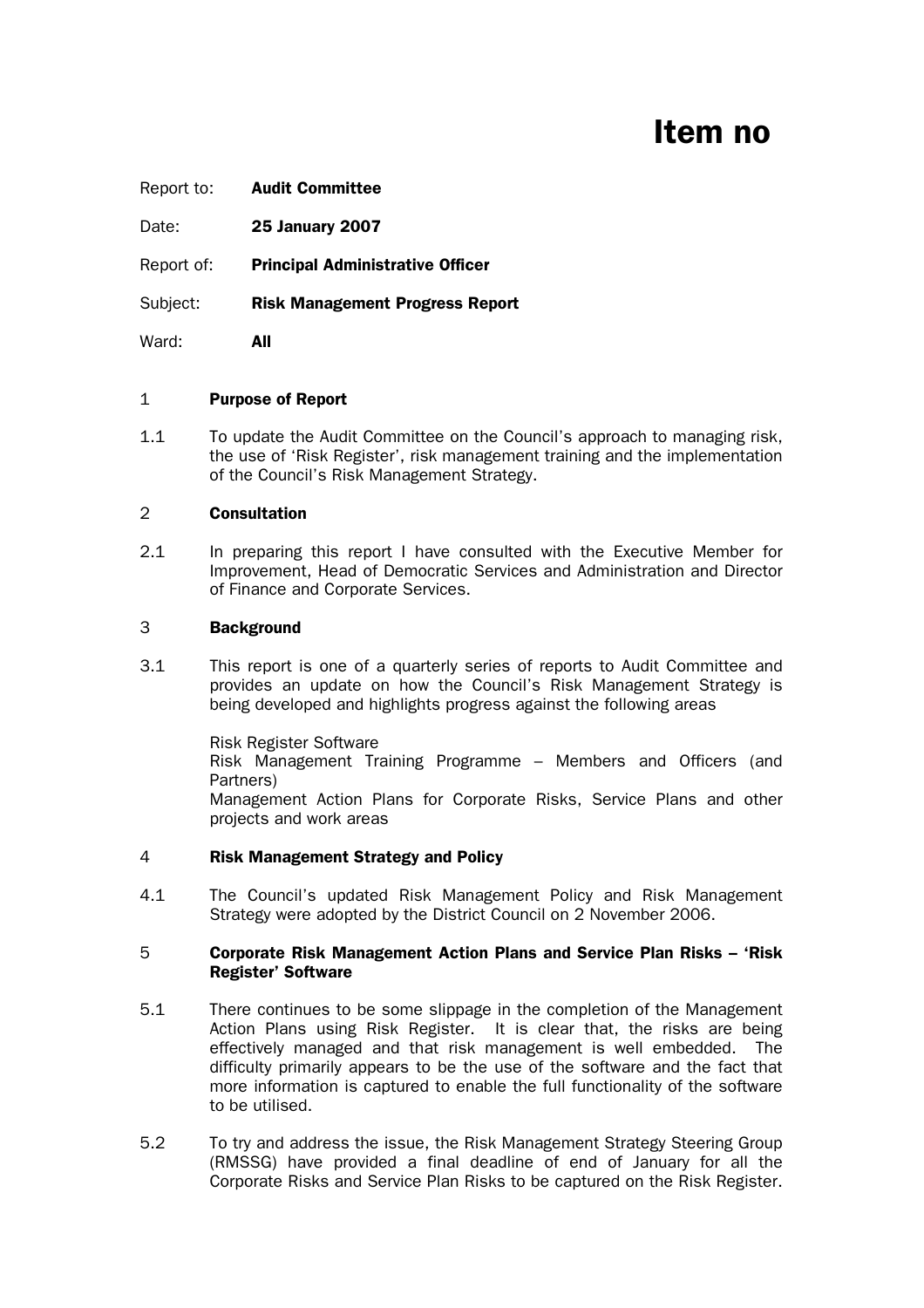Full support and assistance has been made available to all users. The final deadline is to be reinforced by Management Team and the relevant Executive Portfolio holders.

- 5.3 In addition, a collaborative training session has been developed to provide 'STORM' training and apply this in a practical and direct way to Risk Register.
- 5.4 The joint Audit Committee/Risk Management Strategy Steering Group workshop is still to be arranged and it is anticipated that this will be arranged in the next 2/3 weeks.

# 6 Risk Management Training Programme

- 6.1 Successful delivery of the initial Member Awareness and Audit Committee Member training took place on 1 and 6 November respectively. Further Member awareness training is to be rolled out to all Members as part of the Member development induction and training arrangements later this year. More specific training and support to the Audit Committee will be developed as required.
- 6.2 The first two Interactive Risk Management Training sessions STORM and Risk Register have been arranged for 7, 8 and 9 February. Regular tuition, support and assistance continues to be provided by the Principal Administrative Officer and his team.

## 7 'Risk Register' Software

7.1 The need to address the 'management of change' issues arising from the use of 'Risk Register' has been considered in detail by the RMSSG and a quick gap analysis is to be carried out over the next 2 weeks to determine the key problems and issues to be addressed.

## 8 Implications

## 8.1 Financial

 There are no financial implications arising directly from the report. Any cost implications have been dealt with under existing budgets.

## 8.2 Legal

 There are no direct legal implications arising from this report however there is a legal obligation on the Council to ensure it effectively identifies and manages its risks.

## 8.3 Policy

There are no direct policy implications arising from this report.

## 8.4 Risk

 There are no specific risks arising from the report however, the need to effectively manage and improve the use of 'Risk Register' is critical to the Council's Risk Strategy and Policy.